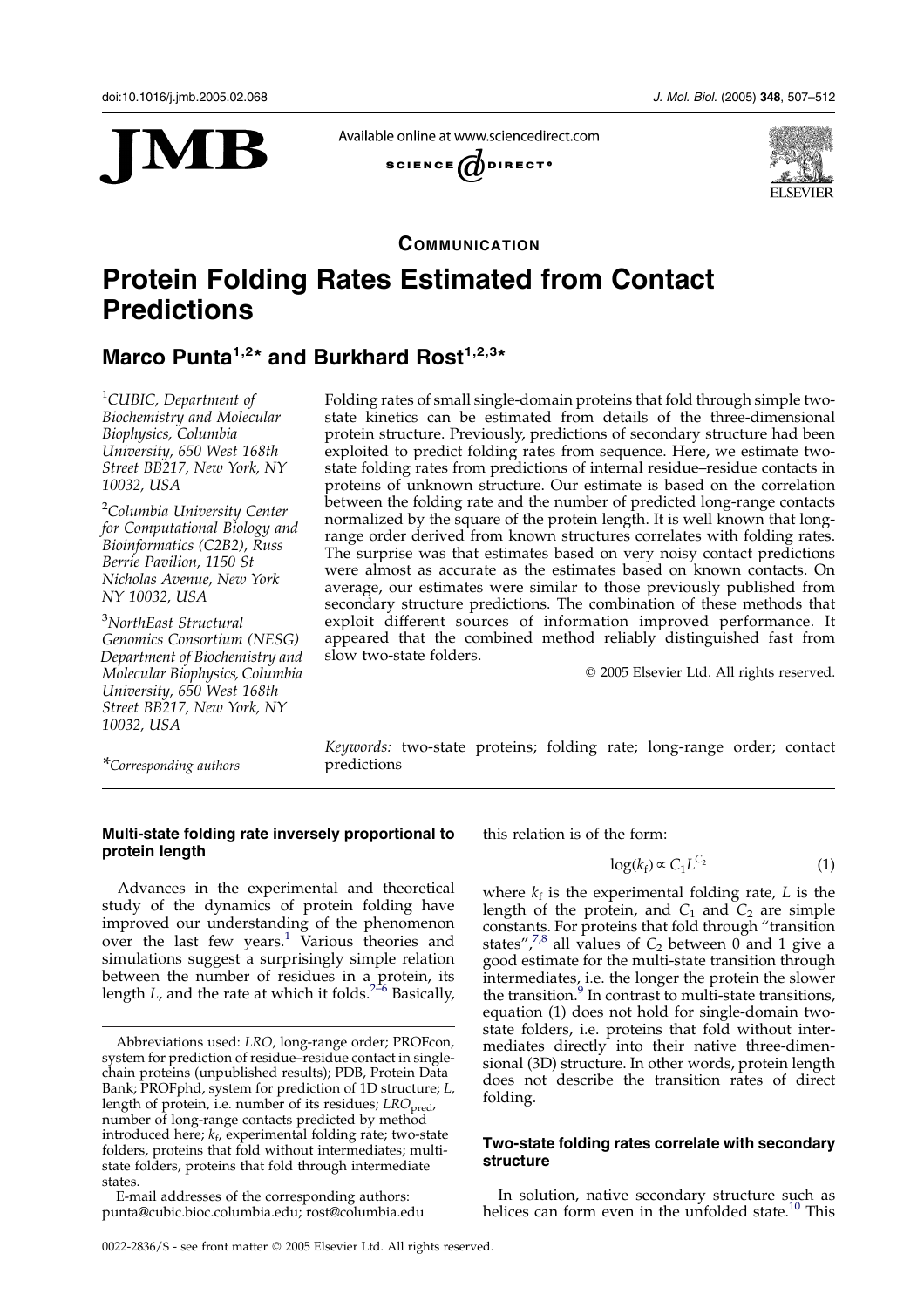<span id="page-1-0"></span>

Figure 1. Sketch of underlying method. (a) PROFcon predicts the probability of a spatial contact between each pair of residues *ij* in the protein. The output of PROFcon is a number between 0 and 1, with scores closer to 1 indicating a higher probability for the pair to be in contact. Iterating over all possible residue pairs in the protein produces a list (b) of scores. By fixing a cut-off on the output score (we used 0.45), all pairs ranking below the cut-off were discarded. Next, pairs with sequence separations  $\leq$ 14 were eliminated. The remaining number of pairs divided by L<sup>2</sup> (L is the protein length) was our estimate for the number of long-range contacts  $(LRO_{pred}$ ; equation (4)).

implies that regular secondary structure might be a key player in determining the rate of folding. Indeed, two recent methods estimate folding rates directly from secondary structure content. George Rose and collaborators $^{11}$  $^{11}$  $^{11}$  observed that folding rates correlate very well with the overall secondary structure composition in three states (helix, strand, other) assigned from 3D co-ordinates through the programs  $DSSP<sup>12</sup>$  $DSSP<sup>12</sup>$  $DSSP<sup>12</sup>$  and PROSS.<sup>[11](#page-4-0)</sup> Ivankov & Finkel-stein<sup>[13](#page-5-0)</sup> have introduced the concept of an "effective length of a folding chain" that is defined as the length of the protein L minus the number of residues in helical conformation, plus the number of helices; more precisely:<sup>[13](#page-5-0)</sup>

$$
L_{\text{eff}} = L - L_{\text{H}} + C_3 N_{\text{H}}, \text{ and } L_{\text{eff}}^{\text{P}} = (L_{\text{eff}})^{\text{P}}
$$
 (2)

where  $L_H$  is the number of residues in helical conformation,  $N_H$  is the number of helices and  $C_3 \geq 0$  is a simple constant parameter to be optimized. The effective length, taken to the power by any value between  $P=0.1$  and 0.7, correlates with two-state and multi-state protein folding rates. Remarkably, the folding rates correlate almost as well with the predicted (PSIPRED<sup>14</sup>) as with the observed (DSSP<sup>12</sup>) helical content. Folding rates can therefore be estimated directly from sequence, i.e. without explicit knowledge of experimental 3D structures.

## Two-state folding rates correlate with longrange order (LRO)

Here, we introduce a new approach to the

prediction of two-state protein folding rates from sequence alone. Our method relies on predictions of residue–residue contacts to tap into another corre-lation, first reported by Gromiha & Selvaraj,<sup>[15](#page-5-0)</sup> namely that between folding rates and the longrange order  $(LRO).$ <sup>15</sup> LRO is defined as:

$$
LRO = \frac{N_{12}}{L}, \quad N_{12} = \sum_{|i-j|>12} \delta_{ij}^{\text{3D}} \n\delta_{ij}^{\text{3D}} = \begin{cases}\n1, & \text{if } d_{ij} \le 0.8 \text{ nm} \\
0, & \text{else}\n\end{cases}
$$
\n(3)

where L is the protein length, and  $N_{12}$  is the number of residues that are in spatial contact  $(d_{ij})$  is the spatial distance of  $C^{\alpha}$  atoms) and are more than 12 sequence positions apart. Gromiha & Selvaraj<sup>[15](#page-5-0)</sup> observed that choosing the sequence separation threshold to be exactly 12 residues resulted in the highest correlation between two-state folding rates and LRO for a set of 23 two-state folders. Not surprisingly, LRO anti-correlates with the helical composition because in helices many residues saturate their "contactability" through short-range contacts.

#### PROFcon accurately predicts the LRO from sequence

PROFcon is a neural network trained to predict intra-chain residue–residue contacts. [16](#page-5-0) For each pair of internal residues ij, PROFcon predicts the probability that *i* and *j* are in spatial contact (closer than 0.8 nm for  $C^{\beta}$  atoms). One remarkable and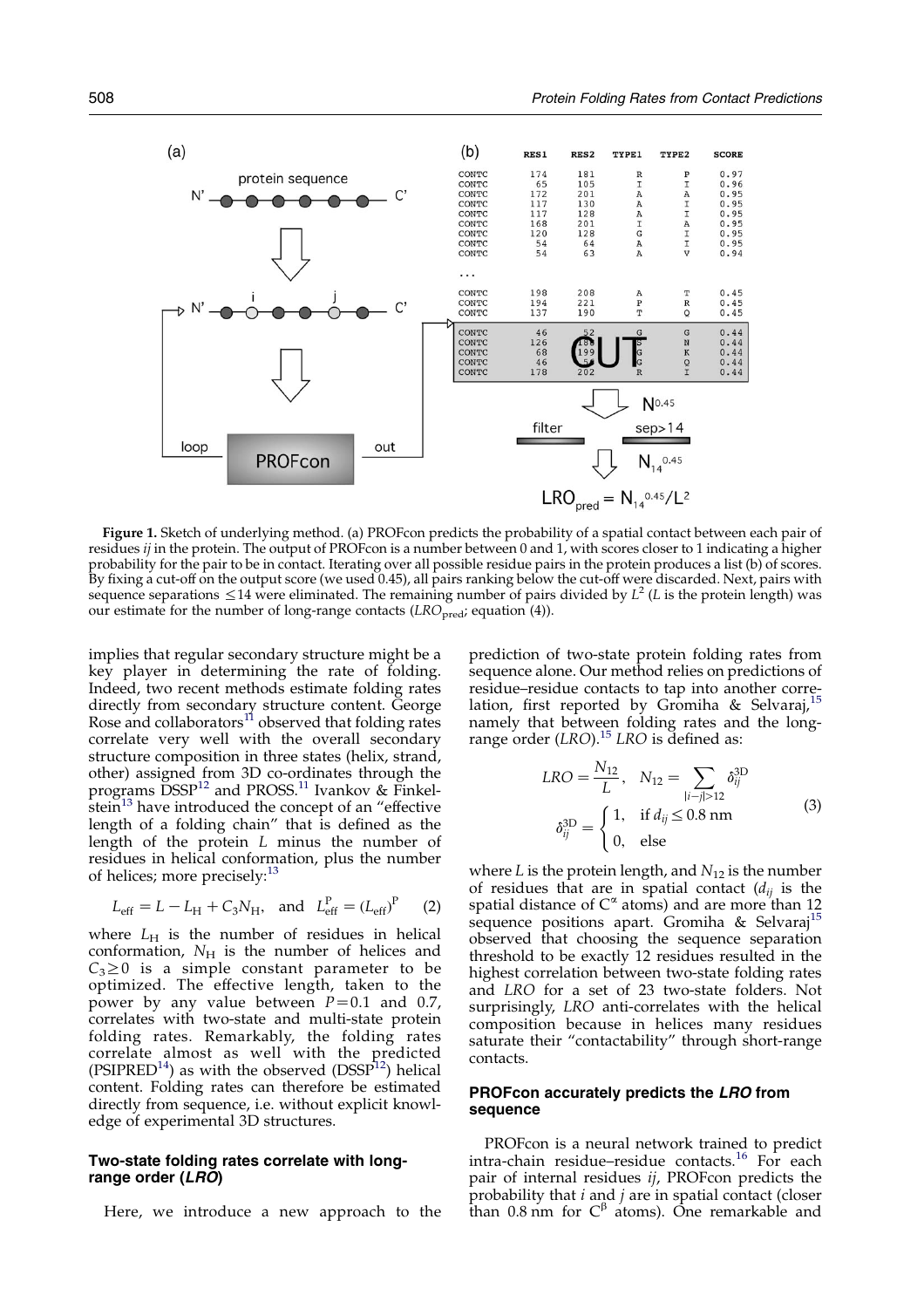<span id="page-2-0"></span>unexpected feature of PROFcon is that it can predict the overall number of contacts in a protein more accurately than any simple function (our unpublished results). In order to achieve this, we consider all the  $N(T)$  contacts predicted above a threshold of  $T$ , i.e. the  $N(T)$  most probable predictions [\(Figure](#page-1-0) 1; PROFcon is available online through PredictProtein†<sup>[17](#page-5-0)</sup>). Using this protein-specific threshold in predicting contact maps also improves the contact predictions directly.<sup>[16](#page-5-0)</sup> In the context of two-state folding rates, the relevant finding is that our predictions allow the distinction between two proteins that both have L residues but differ in their numbers of contacts. The difference between predicting the number of contacts in a protein through its length<sup>[18–21](#page-5-0)</sup> and our method is crucial in this context because protein length correlates very poorly with two-state folding rates.<sup>[9](#page-4-0)</sup> The next step was to combine our prediction for the number of contacts with the correlation between the observed number of long-range contacts in two-state folders (LRO) and their folding rates. We defined the following quantity:

$$
LRO_{\text{pred}} = N_S^{\text{T}} / L^2 \tag{4}
$$

where  $N_S^T$  is the number of pairs predicted by PROFcon with a score  $\geq$  T and separated by at least S sequence positions;  $L$  is the protein length. The normalization factor  $L^2$ , in contrast to L in equation (3), was chosen because the number of contacts predicted by the raw PROFcon networks is proportional to  $\tilde{L}^2$ .

There are two free parameters to be chosen in our number of predicted long-range contacts  $(LRO_{pred};$ equation  $(4)$ ), the sequence separation S and the threshold T in the probability of our PROFcon for considering long-range contacts. In this case, we simply chose  $S=12$  in analogy to the optimal value found for the  $LRO^{15}$  $LRO^{15}$  $LRO^{15}$  (equation (3)), and  $T=0.5$ , i.e. considered all residue pairs for which the PROFcon prediction for contact was higher than the prediction for non-contact. The number of long-range contacts predicted in this way  $(LRO<sub>pred</sub>)$  correlated with the long-range order (LRO; Table 1). This correlation was significantly higher for shorter proteins. Different choices of S and T gave qualitatively similar results, i.e. the correlation was robust with our ad hoc choice. PROFcon performs better for shorter than for longer proteins; this may be the reason why the correlation between  $LRO<sub>pred</sub>$  and LRO was higher for shorter proteins. Since most proteins experimentally known to fold directly (two-state transition) are short, this problem is not severely limiting our ability to estimate two-state folding rates.

#### Data set and parameter optimization

We used the set of 37 two-state folders introduced by Ivankov & Finkelstein.<sup>[13](#page-5-0)</sup> These proteins are not

Table 1. Correlation between predicted long-range contacts and long-range order

| L          | $N_{\text{prot}}$ | $R(LRO_{pred}, LRO)$ |  |
|------------|-------------------|----------------------|--|
| $\leq$ 150 | 199               | 0.69                 |  |
| 150–250    | 211               | 0.53                 |  |
| 250-400    | 226               | 0.49                 |  |

Scores: L, sequence length (number of residues in protein) interval chosen to group data;  $N_{\mathrm{prot}}$  number of proteins in a sequence-unique subset of proteins from the PDB within the given length interval;  $R(LRO_{pred}$ , LRO), correlation between predicted long-range contacts and long-range order  $(S=12$  and  $T=0.5$ ; equation (4)). Data set: taken from the EVA version of the largest sequence-unique subset as of December 2003.<sup>39,40</sup> All proteins in the set have X-ray structures at resolutions  $\leq 0.25$  nm. No pair in the set has levels of sequence similarity with  $HSSP$ <br>values $>0^{22,23}$  $>0^{22,23}$  $>0^{22,23}$  to any other protein (this corresponds to  $<$ 20% sequence identity for long alignments).

sequence-unique, in fact, at  $HSSP$  values <  $0,22-24$ this set is reduced to 31 proteins. The results for the correlation are similar for the entire and the sequence-unique subset. Furthermore, homologous proteins may differ in their folding rates. For example, the SH3 domain in human Fyn (PDB<sup>[25,26](#page-5-0)</sup> identifier, 1shf: $A^{27}$  $A^{27}$  $A^{27}$ ) and the SH3 domain of the p85 alpha subunit of phosphatidylinositol 3-kinase (1pn<sup> $28$ </sup>) have similar sequence (*HSSP* value=0.27); however, their folding rates differ substantially: for 1shf\_A log( $k_f$ ) = 2.0, and for 1pnj log( $k_f$ ) = -0.5  $(k_f$  is the experimentally derived folding rate). In order to simplify the comparison to the previous results,<sup>[13](#page-5-0)</sup> we therefore reported our performance on the full data set. It is also important to note that one protein (acylphosphatase,  $2acy^{29}$  $2acy^{29}$  $2acy^{29}$ ) was used to train PROFcon; 13 others were sequence-similar to proteins used for training. Removing all these proteins from our set of two-state folders did not alter any of the results discussed below (data not shown). Note, furthermore, that our re-capitulation of the method introduced by Ivankov & Finkelstein  $(L_{\text{eff}}^P$ , [Table](#page-3-0) 2) was based on our secondary structure predictions from PROFphd<sup>[30–32](#page-5-0)</sup> rather than on those from  $PSIPRED<sup>14</sup>$  $PSIPRED<sup>14</sup>$  $PSIPRED<sup>14</sup>$  and  $ALB<sup>33</sup>$  $ALB<sup>33</sup>$  $ALB<sup>33</sup>$  used by Ivankov & Finkelstein. Again, this technical detail appeared not to have altered any results, since the PROFphd predictions yielded results similar to those obtained by the methods used previously<sup>13</sup> (data not shown). The reported optimal estimates from  $LRO<sub>pred</sub>$  were obtained for the following choices of the parameters:  $S=14$  and  $T=0.45$ . For  $L_{\text{eff}}^{\text{P}}$  (equation (2)), we used  $P=0.1$  and  $C_3=1$ .

### Predicted long-range order correlates with folding rates

The "effective length"  $(L_{\text{eff}}^P)$  equation (2)) predicted the folding rates remarkably well with a correlation of 0.70 in the jack-knife test, which was almost as high from sequence alone as the correlation between LRO and folding rates from 3D structures [\(Table](#page-3-0) 2). Note for comparison that the back-check, i.e. the value obtained after fitting  $L_{\text{eff}}^{\text{P}}$ 

<sup>†</sup> [www.predictprotein.org](http://www.predictprotein.org)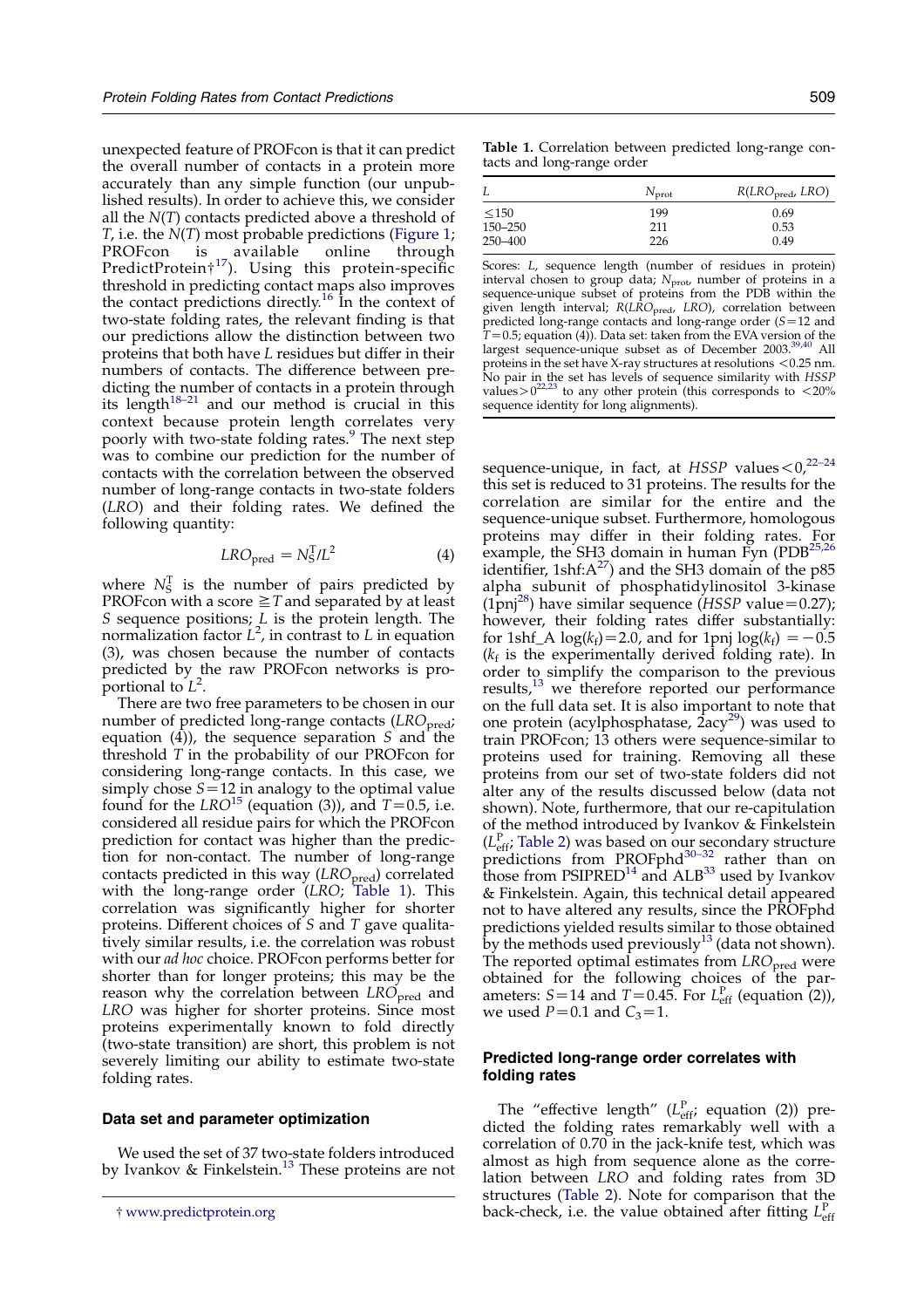<span id="page-3-0"></span>Table 2. Correlation between estimated and experimental folding rates

| $N_{\rm prot}$ | $R(L_{\rm eff}^P, K_{\rm f})$ | $D(L_{\rm eff}^{\rm P}, K_{\rm f})$ | R(LRO, K <sub>f</sub> ) | D(LRO, K <sub>f</sub> ) | $R(LRO_{\text{pred}}, K_{\text{f}})$ | $D(LRO_{\text{pred}}, K_{\text{f}})$ |
|----------------|-------------------------------|-------------------------------------|-------------------------|-------------------------|--------------------------------------|--------------------------------------|
| 37             | $0.70(-0.74)$                 | 0.96                                | $0.78(-0.80)$           | $\rm 0.81$              | $0.61(-0.68)$                        | 0.98                                 |
| 36             | $0.68(-0.74)$                 | 0.99                                | $0.78(-0.81)$           | $_{0.80}$               | $0.74(-0.78)$                        | 0.86                                 |

Scores: N<sub>prot</sub>, number of proteins;  $K_f = \log(k_f)$ , logarithm of the folding rate  $k_f$ ;  $R(x, K_f)$  correlations between estimated (x) and observed ( $K_f$ ) logarithm of folding rate;  $D(x,K_f)$  average differences from the actual  $K_f$ , e.g.  $\sum_i |LRO_{pred}(i) - log(k_f^i)|/N_{prot}$ , where  $N_{prot}$  was the overall number of proteins in the dataset under consideration. Methods:  $x = L_{\text{eff}}^{\text{P}}$  (equation (2)) is our implementation of Ivankov & Finkelstein,<sup>[13](#page-5-0)</sup>  $x = LRO$  the long-range order (equation (3)), and  $x = LRO_{\text{pred}}$  our were taken from a previous work;<sup>[13](#page-5-0)</sup> lower rows give results for subsets of the first set. Values in parentheses are for back-check correlation, i.e. the values obtained by the fit using all proteins, rather than by determining the parameters from the fit on different proteins and testing on a protein left out (jack-knife). Note that values in parentheses most likely over-estimate performance; they are given for comparison with other work only.

to all experimental rates, was  $-0.74$  as reported.<sup>[13](#page-5-0)</sup> The correlation between our predicted long-range contacts  $LRO<sub>pred</sub>$  and the folding rate was markedly lower (0.61 for jack-knife and  $-0.68$  for back-check; Table 2). However, when considering the sum over the differences between estimate and predictions as a measure for the performance instead of the correlation then both the predicted effective length,  $L^P_{\text{eff}}$ , and the predicted long-range contacts, LRO<sub>pred</sub>, reached rather similar levels (Table 2). For the 37 proteins the correlation between  $LRO_{pred}$  and  $L_{eff}^{P}$ reached 0.47; we observed a similar number (0.45) when testing the correlation between the two on a much larger data set of 199 proteins shorter than 150 residues that had been used to test our contact prediction method PROFcon<sup>[16](#page-5-0)</sup> (same set as used for [Table](#page-2-0) 1).

#### Results statistically significant

In order to establish that the correlation achieved by our method was not due to the small data set, we carried out two different tests. Firstly, we calculated the probability that a correlation of  $-0.68$  (Figure 2) could be achieved by chance. Toward this end, we randomly assigned the 37 values of the  $LRO_{pred}$  to the 37 experimental folding rates (taken as logarithms) and calculated the correlation between these two sets (i.e. the random pairs of prediction/ observation). We repeated this operation  $10<sup>6</sup>$  $10<sup>6</sup>$  $10<sup>6</sup>$  times; the correlation was  $>$  [0.68] only five times (absolute values). By this model, the probability for a correlation to exceed 0.68 in our data set therefore is  $5 \times 10^{-6}$ . Secondly, we estimated the standard error in our estimate for the correlation between our prediction and the observed folding rates by bootstrapping<sup>[34](#page-5-0)</sup> the 37 pairs of predicted/observed rates. The average was  $-0.67$  with a standard deviation of 0.12. Even the lower limit (the average minus standard plus the deviation, i.e.  $-0.67 +$  $0.12 = -0.55$ ) had a chance of being random of  $\leq 4.6 \times 10^{-4}$ . Clearly then, the correlation between predicted and experimental folding rates was statistically significant.

#### Predictions more accurate for short proteins

The Lyme disease antigen Vlse of Borrelia burgdorferi (1 $18w^{35}$ ) was an extreme outlier in the distribution of our predictions (Figure 2). This 341 residue protein is by far the longest protein in our dataset; the next longest was cyclophilin A  $(1\text{lop}^{36})$ with 164 residues, and the average over the entire set was 84 residues. Obviously, our method failed

comparison of the predicted number of long-range contacts  $(LRO_{pred}; S=14$  and  $T=0.45;$ equation  $(4)$ ) and the logarithm of the observed two-state folding rates on a set of 37 two-state folders. The overall correlation coefficient was  $R=-0.68$ . The green circle labels the outlier, anti-



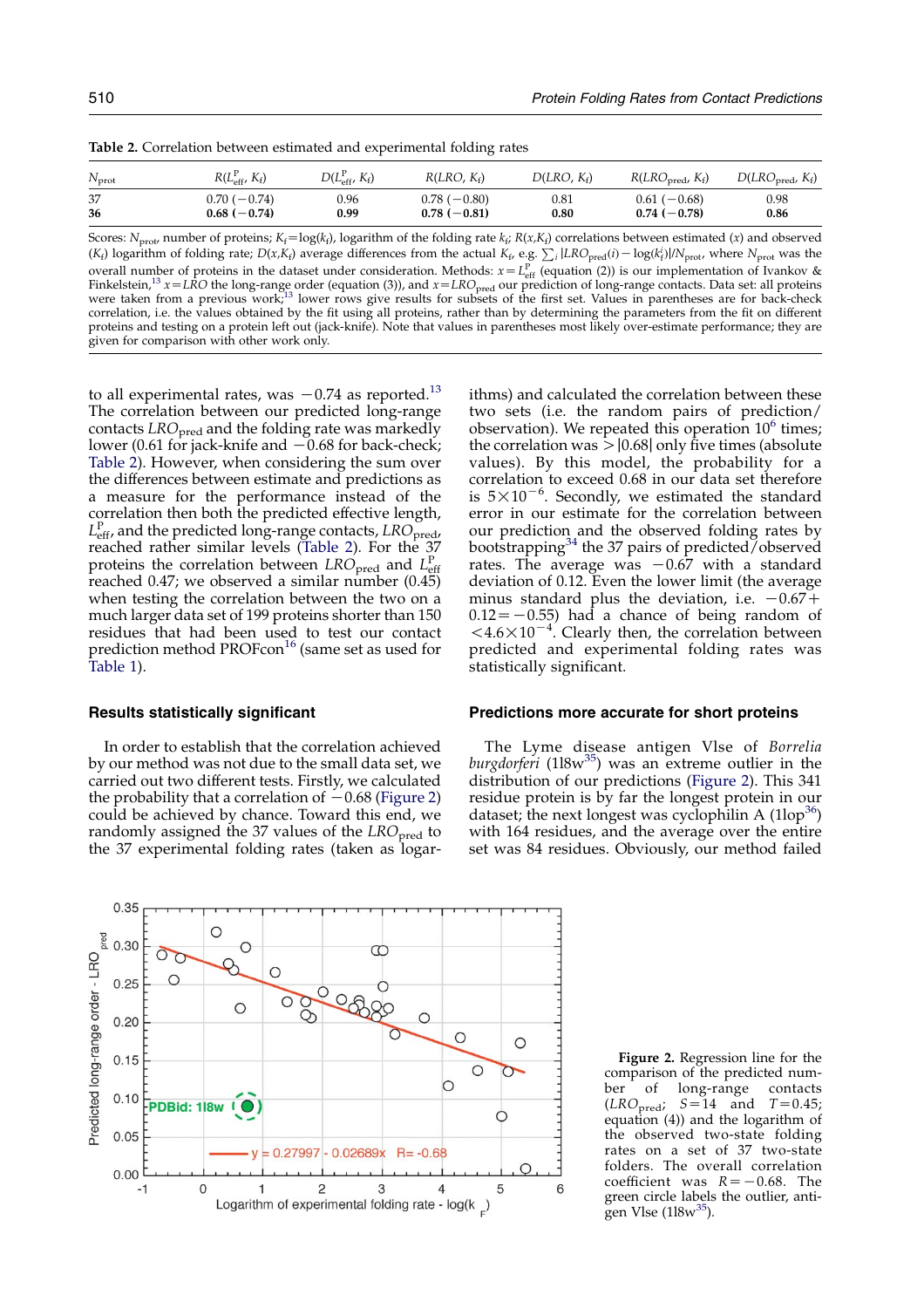<span id="page-4-0"></span>for proteins much longer than the average domain length (around 100 residues $37,38$ ). Excluding this outlier left us with 36 proteins for which the LROpred (predicted long-range contacts) predicted folding rates more accurately than the  $L_{\text{eff}}^{\text{P}}$  (effective length) measured both by correlation and mean deviation ([Table](#page-3-0) 2, in bold). In fact, for these proteins our estimates from sequence alone were almost as accurate as the estimates from the full details of 3D structures (LRO). Although the helical content and LRO are related, we observed some degree of non-redundancy between the predictions based on contacts  $(LRO_{pred})$  and those based on secondary structure  $(L_{\text{eff}}^{\text{P}})$ . By simply compiling the arithmetic average over both, we improved the estimate of folding rates to a jack-knife correlation of 0.73 (for all 37 proteins) and to a deviation sum of 0.89. In other words, the performance was better than that of any of the two individual methods that predicted two-state folding rates from sequence alone.

#### Implications for understanding folding?

Two-state folding rates are closely related to the content in local, regular secondary structure, $11$  in particular to that in  $\alpha$ -helices.<sup>[13](#page-5-0)</sup> Our results seem to suggest that although the  $\alpha$ -helical content is crucial for determining two-state folding rates, some other mechanisms might play an important role. The extreme argument in point is highlighted by the observation that, when considering two-state folders that have a significant content of beta strands (i.e. all-beta; alpha/beta and alpha+beta; 27 proteins in our dataset) the correlation between the effective length (equation (2)) and the folding rate becomes insignificant (0.13 in a jack-knife experiment), while the correlation between the long-range order and the folding rates remains considerable  $(>0.5$  in a jack-knife experiment) for both the lookup from  $3D$  structures (equation  $(3)$ ) and for the prediction from sequence (equation (4)). Do our results then favor any model of folding over any other? We believe that our evidence was not clear and conclusive enough to answer that question in the affirmative.

## **Conclusions**

We did not find new evidence concerning the question of what are the determinants of two-state folding rates. However, we have shown that estimates from local secondary structure and longrange contacts both somehow contribute independent information in a predictive sense. Our estimates are based on contact predictions that in turn rely mostly on local sequence features. Therefore, our results do not clearly falsify the assumption that folding rates are determined largely by local factors. Most importantly, even methods that predict internal residue–residue contacts at seemingly low levels of accuracy contain enough relevant information to predict two-state folding

rates almost as well as the entirely correct experimentally observed contact map. We therefore challenge the suggestion that de novo predictions of inter-residue contact maps have been significantly under-appreciated.

## Acknowledgements

Thanks to Jinfeng Liu and Megan Restuccia (both Columbia) for computer assistance, to Guy Yachdav (Columbia) for integrating the program into an Internet server, and to Dariusz Przybylski (Columbia) and Murad Nayal (Columbia) for important discussions. Thanks to Dmitry N. Ivankov and Alexey V. Finkelstein (both Institute of Protein Research, Pushchino) for providing us with crucial data. This work was supported by the grants RO1-GM64633-01 from the National Institutes of Health (NIH) and RO1-LM07329-01 from the National Library of Medicine (NLM). Last, but not least, thanks to all those who deposit their experimental data in public databases, and to those who maintain these databases.

## References

- 1. Mirny, L. & Shakhnovich, E. (2001). Protein folding theory: from lattice to all-atom models. Annu. Rev. Biophys. Biomol. Struct. 30, 361–396.
- 2. Finkelstein, A. V. & Badretdinov, A. (1997). Rate of protein folding near the point of thermodynamic equilibrium between the coil and the most stable chain fold. Fold. Des. 2, 115–121.
- 3. Galzitskaya, O. V., Ivankov, D. N. & Finkelstein, A. V. (2001). Folding nuclei in proteins. FEBS Letters, 489, 113–118.
- 4. Thirumalai, D. (1995). From minimal models to real proteins:time scales for protein folding kinetics. J. Phys. 5, 1457–1469.
- 5. Gutin, A. M., Abkevich, V. V. & Shakhnovich, E. I. (1996). Chain length scaling of protein folding time. Phys. Rev. Letters, 77, 5433–5436.
- 6. Koga, N. & Takada, S. (2001). Roles of native topology and chain-length scaling in protein folding: a simulation study with a Go-like model. J. Mol. Biol. 313, 171–180.
- 7. Ewbank, J. J. & Creighton, T. E. (1992). Protein folding by stages. Curr. Opin. Struct. Biol. 2, 347–349.
- 8. Ewbank, J. J., Creighton, T., Hayer-Hartl, M. K. & Hartl, F. U. (1995). What is the molten globule? Nature Struct. Biol. 2, 10.
- 9. Galzitskaya, O. V., Garbuzynskiy, S. O., Ivankov, D. N. & Finkelstein, A. V. (2003). Chain length is the main determinant of the folding rate for proteins with three-state folding kinetics. Proteins: Struct. Funct. Genet. 51, 162–166.
- 10. Prieto, J. & Serrano, L. (1997). C-capping and helix stability: the Pro C-capping motif. J. Mol. Biol. 274, 276–288.
- 11. Gong, H., Isom, D. G., Srinivasan, R. & Rose, G. D. (2003). Local secondary structure content predicts folding rates for simple, two-state proteins. J. Mol. Biol. 327, 1149–1154.